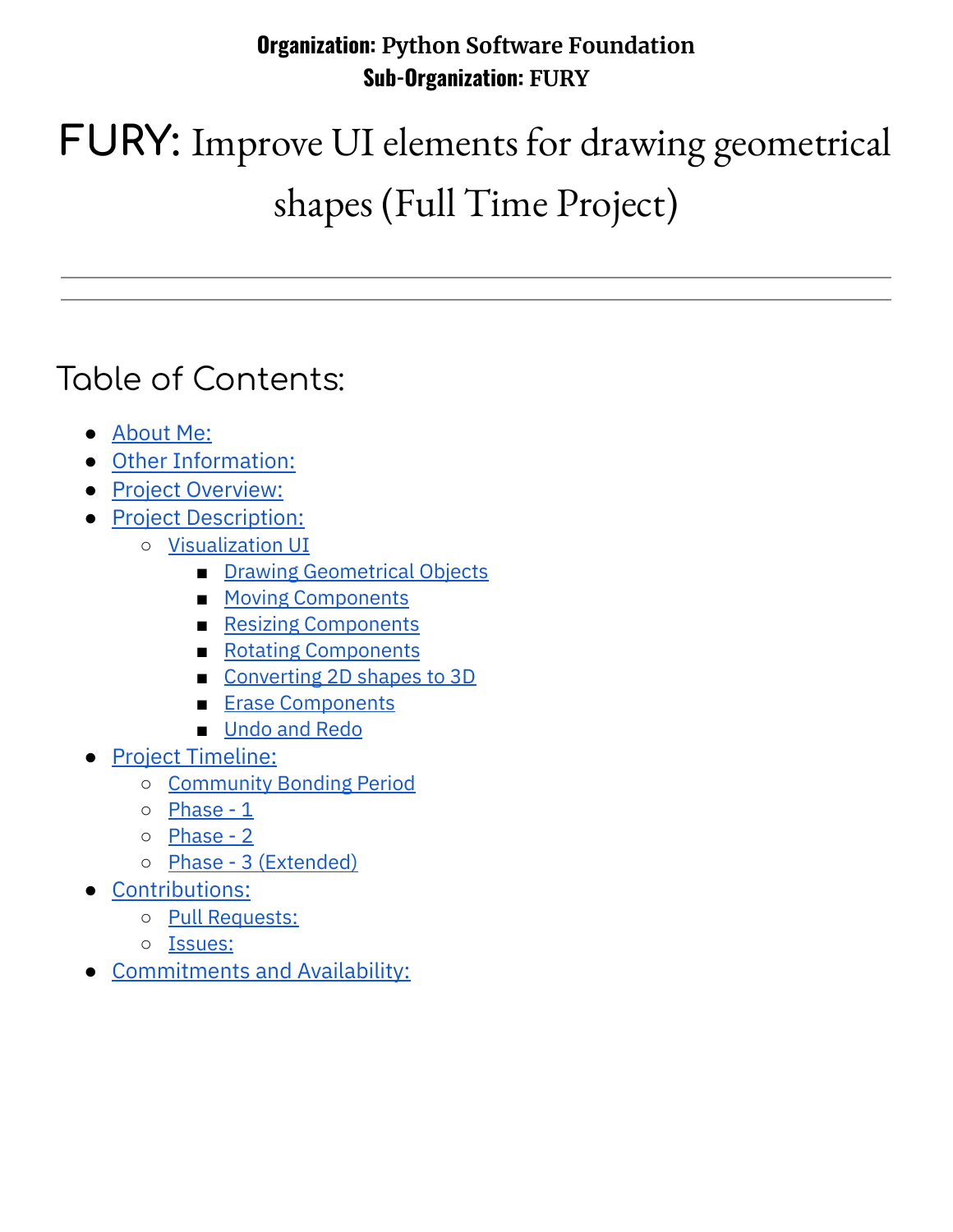### <span id="page-1-0"></span>About Me:

Hello, I am **Praneeth Shetty**, **Second Year Computer Engineering** Student at **Zeal College of Engineering & Research**, **Maharashtra.**

I have been doing **Python** programming for almost **2 years**, due to which I have a good experience of working with various python libraries such as **numpy**, **opencv**, **mediapipe**, **tkinter**, **pygame**, etc. I have also created a few projects using python which are **[Blackjack](https://github.com/ganimtron-10/BlackJack) Trend Analyzer, Virtual Hologram Controller**. Apart from Python I also work with **C++** (for Competitive Programming), **Godot** (Game Engine with Python like Programming Language viz. GDScript), **p5.js** (JavaScript library for Creative Coding, **Some [Examples](https://editor.p5js.org/ganimtron_10/sketches)**), etc.

As **Game Development** is one of my **hobbies** I have a basic understanding of how computer graphics works. I have created a simple project called [ComputerPyGraphics](https://github.com/ganimtron-10/ComputerPyGraphics) to **visualize** various **computer graphics algorithms**. As I am working with fury I have an **introductory** understanding about **vtk** (the backbone of fury), on which I will work to learn more.

| Name     | <b>Praneeth Shetty</b>                                     |
|----------|------------------------------------------------------------|
| Country  | India                                                      |
| College  | Zeal College of Engineering & Research, Maharashtra        |
| Degree   | Bachelor of Engineering (Computer Engineering)             |
| Email    | praneethshetty10@gmail.com                                 |
| Timezone | Indian Standard Time (IST)                                 |
| Github   | https://github.com/ganimtron-10                            |
| LinkedIn | https://www.linkedin.com/in/praneeth-shetty-6b0892<br>202/ |

### <span id="page-1-1"></span>Other Information: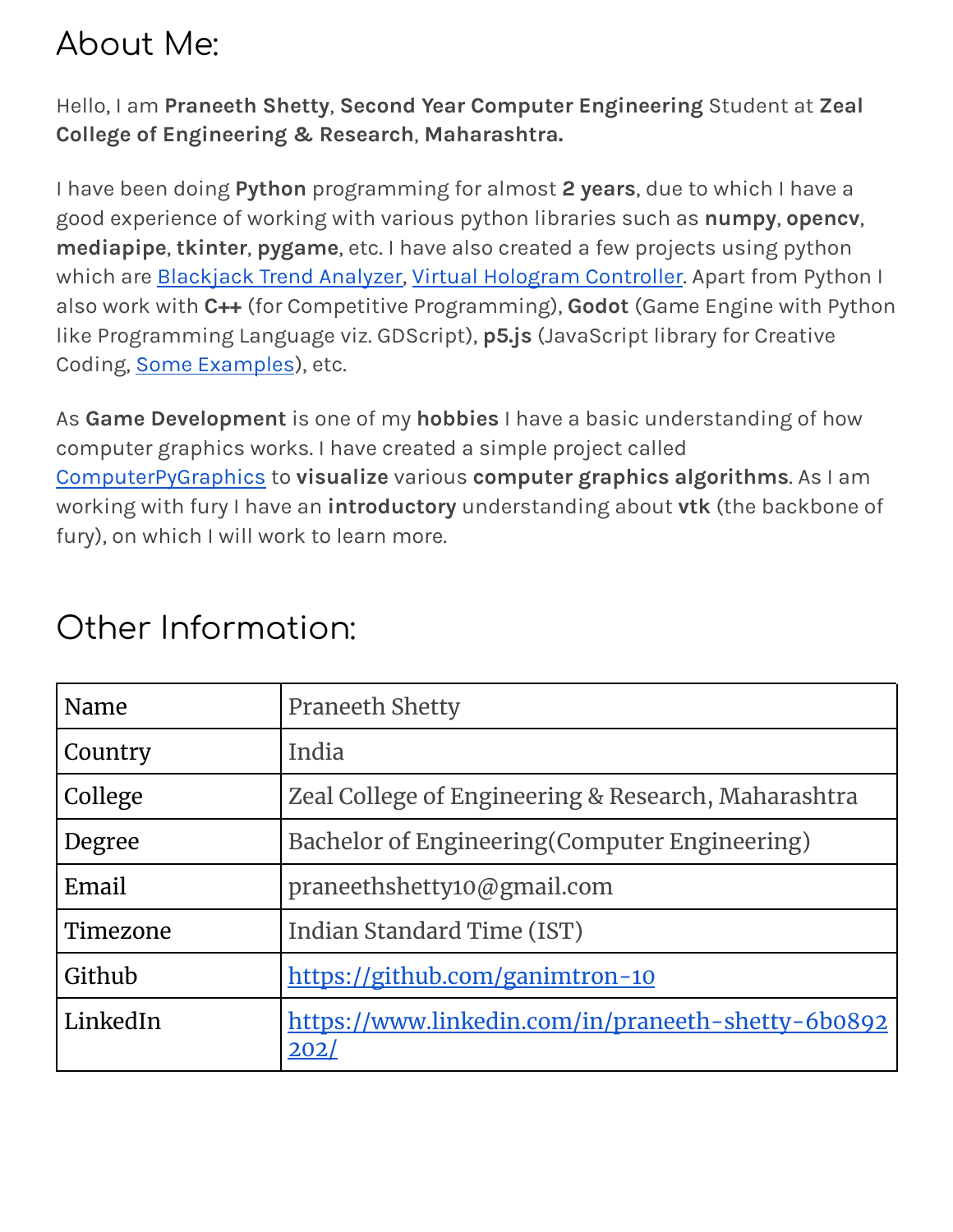# <span id="page-2-0"></span>Project Overview:

As per the Ideas page I will be **adding** new UI elements and **improving** the existing UI system to easily **visualize** and **transform** various geometric shapes and UI elements **interactively** without affecting the existing **performance.**

The **main objective** of this project would be to create a **UI component** using which we could **interactively create geometrical shapes**, **rotate**, **scale** and **convert 2D coords into 3D coords** along with the **tests** and **tutorials.**

Along with the above work there are some **extra works** such as **Layout Management**, **Creating Scrollbar as an individual element**, **Completing Tree UI implementation**, **Spin Box Implementation**, **Improving the Border Implementation,** etc.

# <span id="page-2-1"></span>Project Description:

#### <span id="page-2-2"></span>**Visualization UI**

A parent component which would hold all the sub-components needed for visualization and transformation.

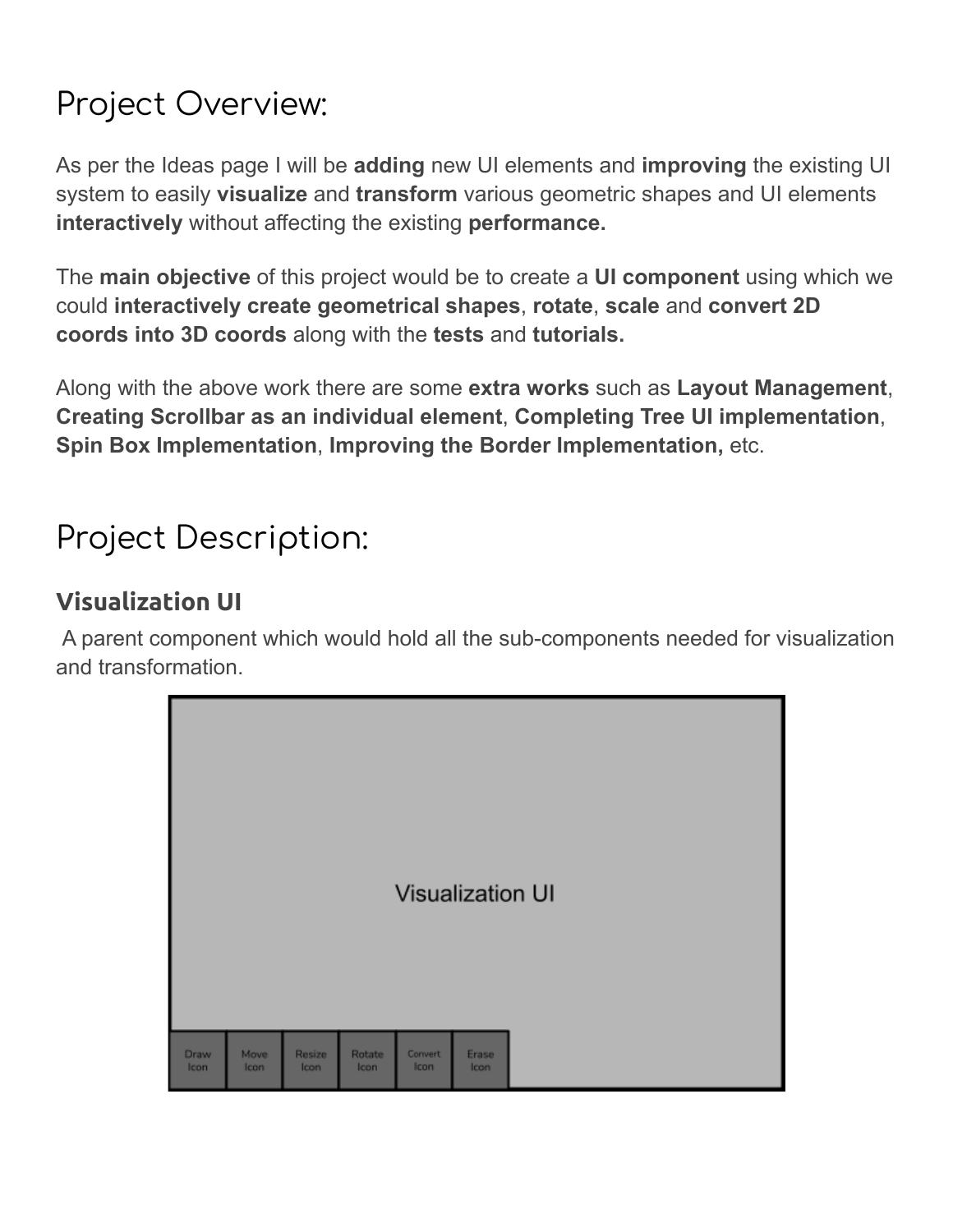This Whole UI can be divided into two parts:-

#### **1. The Main Visualization Window**

This would basically be a **Scene** where various actors would be added/removed and where the main interaction would happen.

#### **2. The Toolbar Overlay**

This toolbar will be a **Panel** with a set of **Buttons** which will help user to change the working mode and perform various operations

<span id="page-3-0"></span>The sub-components which will be added to the Visualization UI are mentioned below

#### 1. Drawing Geometrical Objects

In this mode users will be able to **interactively draw** various **geometric shapes**, **polygons**, etc. They can just select the points or the values depending on which we will create the required object.

**Polygons** can be created using **vtkPolygon Circles, Disks** and **Quads** can be easily created using **existing UI elements**

#### <span id="page-3-1"></span>2. Moving Components

Using this mode users can easily **update** the **position** of the selected object by **dragging and dropping** the element.

We can use the **set\_position** method to set the position depending upon the **mouse coords.**

#### <span id="page-3-2"></span>3. Resizing Components

This mode will help users to **resize** the required **element interactively**. For this we will **update** the implementation of the **resize** method to automatically adjust itself whenever needed.

#### <span id="page-3-3"></span>4. Rotating Components

Users can use this mode to **rotate** the object by some specific angles. Implementing a **rotate** method which will rotate the element according to the params.

#### <span id="page-3-4"></span>5. Converting 2D shapes to 3D

Using this component we could easily convert any **2D shape** into **3D**. This would be useful to easily visualize any planar object into a 3D model.

There may be various approaches but currently as per my understanding I am thinking of extruding the edges of the 2D shape with some fixed depth unit to create a 3D object which then we can modify according to our need.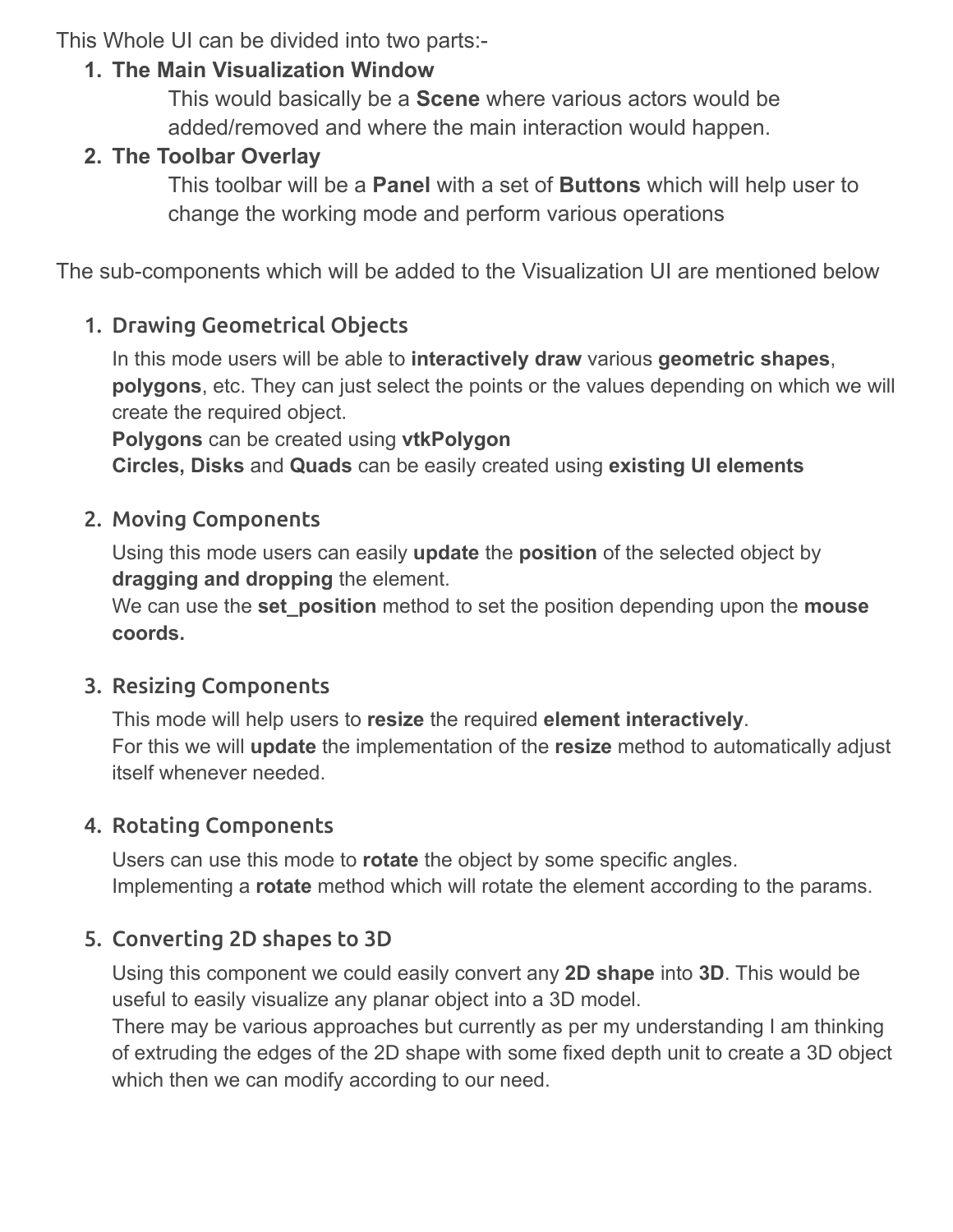#### <span id="page-4-0"></span>6. Erase Components

This component would be used to **remove** the unwanted object or to **erase** any part of the object.

We could **remove** the **actor** directly from the **scene.**

#### <span id="page-4-1"></span>7. Undo and Redo

Using this we can **revert back** to the previous step or **fast forward** to the next step which the user has performed.

We can use a **stack** to keep track of the **steps performed** by the users and depending on the interaction we can perform required operations.

### <span id="page-4-2"></span>Project Timeline:

<span id="page-4-4"></span><span id="page-4-3"></span>

| <b>Community Bonding Period</b><br>May 20 - June 12 |                                                                                                                                                       |  |
|-----------------------------------------------------|-------------------------------------------------------------------------------------------------------------------------------------------------------|--|
| May 20 - May 29                                     | Getting to know more about mentors, admins and<br>community<br>Discussing the project goals and requirements<br>Prioritizing the project objectives   |  |
| May 30 - June 5                                     | • Discussing and finding different approaches to<br>work on the projects<br>Discussing the stretch goals and implementation<br>sequence               |  |
| June 6 - June 12                                    | • Working on some pending issues which is<br>necessary to work on before implementation of<br>project                                                 |  |
| Phase $-1$<br>June 13 - July 24                     |                                                                                                                                                       |  |
| June 13 - June 19                                   | Working on the resizing function for each UI element<br>Proportionately scaling the nested elements                                                   |  |
| June 20 - June 26                                   | Fixing bugs and debugging the code<br>Creating tests and tutorials for the changes                                                                    |  |
| June 27 - July 3                                    | Using PickupManager to select a specific element on<br>mouse event<br>Managing the selection of required element when two or<br>more elements overlap |  |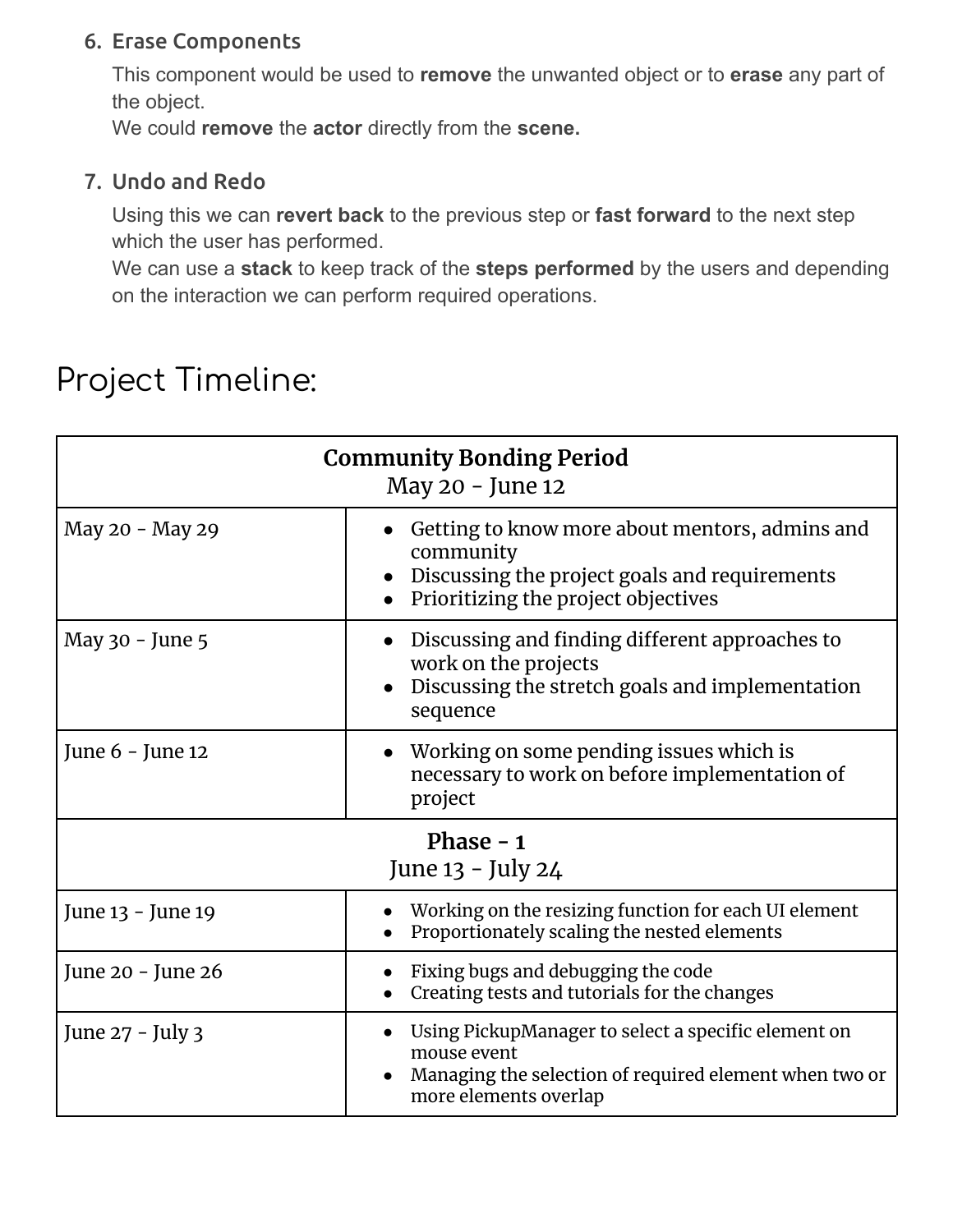<span id="page-5-1"></span><span id="page-5-0"></span>

| July 4 - July 10                               | Working on interactively resizing the elements<br>depending on user selection<br>Creating unit tests and tutorials                                                                                               |  |  |
|------------------------------------------------|------------------------------------------------------------------------------------------------------------------------------------------------------------------------------------------------------------------|--|--|
| July 11 - July 17                              | Working on creation of geometric shapes on User<br>Interaction<br>Managing the user events to smoothen the interaction<br>Resolving collision between the callbacks to perform a<br>specific task on interaction |  |  |
| July 18 - July 24                              | Updating support to add new vertex to existing<br>$\bullet$<br>geometric shape<br>Repositioning vertices, scaling edges                                                                                          |  |  |
| Phase $-2$<br>July 25 - September 12           |                                                                                                                                                                                                                  |  |  |
| July 25 - July 31                              | Testing various test cases to ensure required working<br>Creating tutorials and documenting                                                                                                                      |  |  |
| August 1 - August 7                            | Implementing rotation for UI elements<br>Working on rotation of geometrical objects                                                                                                                              |  |  |
| August 8 - August 14                           | Debugging the code and adding unit tests<br>Creating tutorials to explain working of the feature                                                                                                                 |  |  |
| August 15 - August 21                          | Working on conversion of 2D coords into 3D models<br>Making the conversion compatible with various input<br>output formats                                                                                       |  |  |
| August 22 - August 28                          | Testing the conversion with large data to efficiently<br>scale according to data<br>Creating Demos to show the working<br>Creating unit tests                                                                    |  |  |
| August 29 - September 4                        | Creating the basic layout for the Visualization UI<br>Creating the Toolbar (Panel with Multiple Buttons)<br>Integrating the Scene and the Toolbar                                                                |  |  |
| September 5 - September 11                     | Assigning the respective components to the toolbar<br>buttons<br>Combining all the components together and working on<br>$\bullet$<br>the integration                                                            |  |  |
| Phase $-3$ (Extended)<br>September 13 - Nov 21 |                                                                                                                                                                                                                  |  |  |
| September 12 - September 18                    | Performing bug fixes<br>Solving integration issues                                                                                                                                                               |  |  |
| September 19 - September 25                    | Adding the undo and redo function                                                                                                                                                                                |  |  |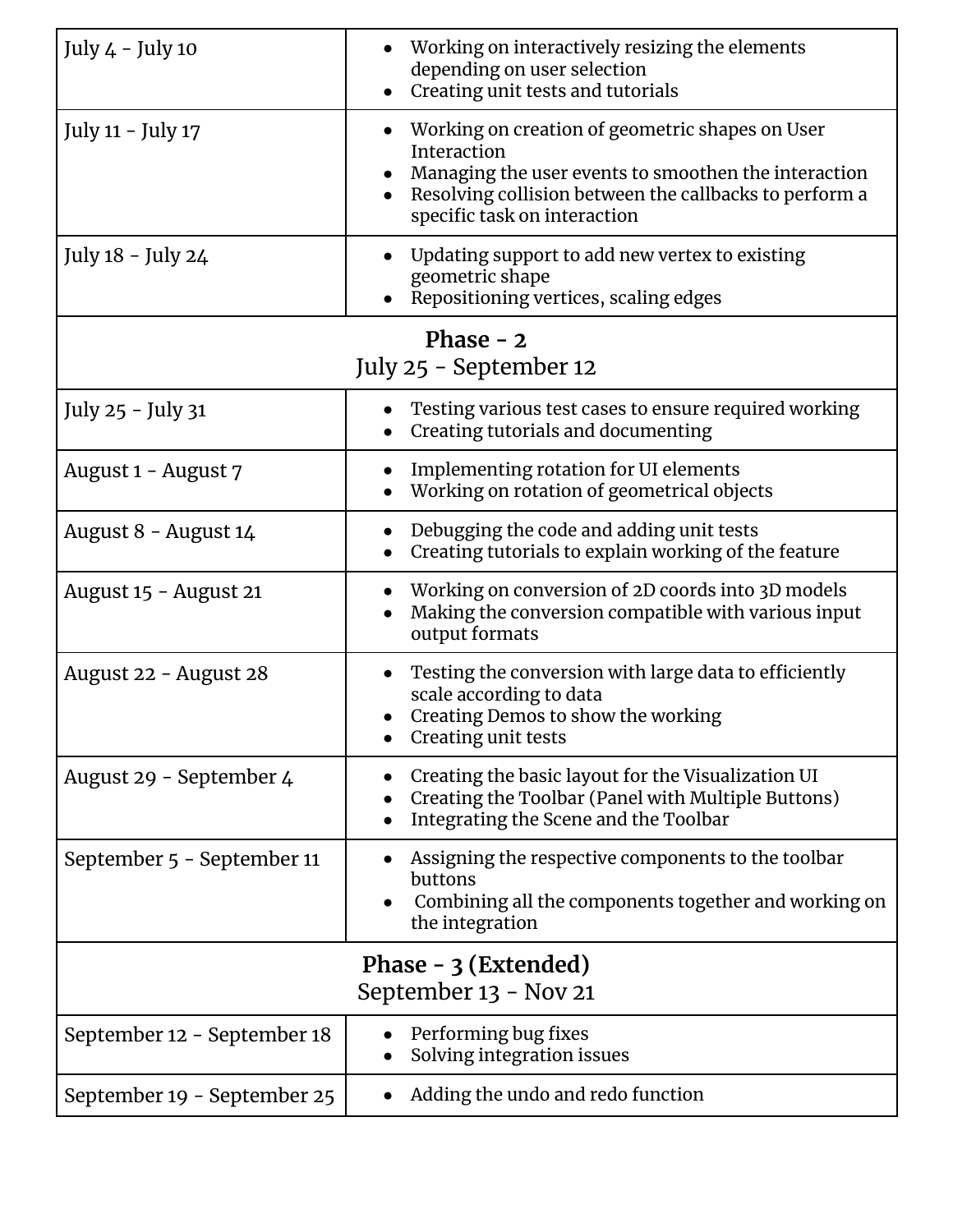|                           | Setting limits to maximum number of undo and redo                                                                                                                                                       |
|---------------------------|---------------------------------------------------------------------------------------------------------------------------------------------------------------------------------------------------------|
| September 26 - October 2  | Implementing Erase function to remove the whole actor<br>from the scene<br>Also trying to modify the erase function to remove the<br>$\bullet$<br>partial portion or the selected region form the actor |
| October 3 - October 9     | Making sure everything is integrated correctly and<br>properly works in collaboration<br>Testing the whole Visualization UI<br>Documenting and Creating the tutorials for the same                      |
| October 10 - October 16   | Completing the SpinBoxUI Implementation<br>Adding supports for choosing values of different data<br>types (ie. characters, list of strings, etc.)                                                       |
| October 17 - October 23   | Debugging the code<br>Adding unit test and demos                                                                                                                                                        |
| October 24 - October 30   | Creating Scrollbar as an individual element<br>Resizing the scrollbars                                                                                                                                  |
| October 31 - November 6   | Testing the working and fixing bugs<br>Creating tutorials                                                                                                                                               |
| November 7 - November 13  | Updating the UI elements which has scrollbar<br>Working on any unfinished work or Extra goals                                                                                                           |
| November 14 - November 20 | Buffer Period to Complete all the remaining work and fix<br>$\bullet$<br>any issue if arises<br><b>Completing Docs and Blog</b><br>Create a Tutorial for all the work done in GSOC period               |

# <span id="page-6-0"></span>Contributions:

<span id="page-6-1"></span>Pull Requests:

1. [Resolving](https://github.com/fury-gl/fury/pull/478) GridUI caption error #478

Fixing the inconsistency shown by grid method while returning the actor list, as when the actor was passed with caption it returns a Container object else it used to return the actor itself. This PR solves [#463](https://github.com/fury-gl/fury/issues/463) issue.

2. Adding [ProgressUI](https://github.com/fury-gl/fury/pull/485) to the UI #485

Adding ProgessUI Widget to the UI, which can be used to show the progress of some task or the amount of work done/left from the total work.